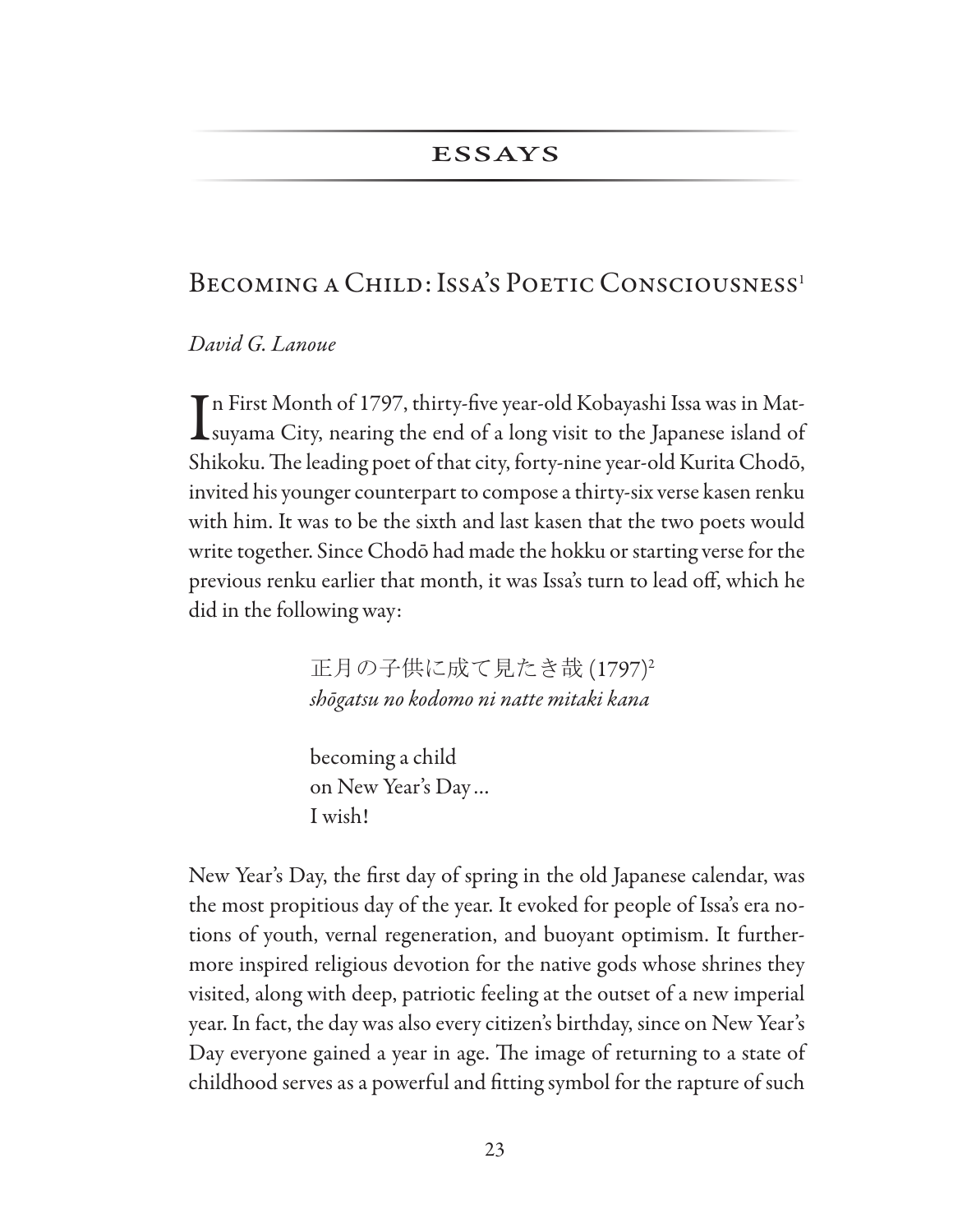a day. While one might read Issa's hokku as merely wishful fantasy—to partake of the pleasures of the New Year's season, from tasty rice cakes to bright-colored kites, with the innocent, wide-eyed enthusiasm of a child—it can also possibly be read as a sincere, serious intention. In fact, I hope to show in this essay that becoming a child served as a controlling idea in Issa's poetry and may explain, more than any other single factor, his greatness as a poet.

The idea of becoming a child isn't absurd if one considers the difference between child and adult to be more a difference in consciousness rather than in chronological age. Neuroscientists have attributed the transition from infant to adult consciousness to the development of a "Default-Mode Network" (DMN) in the human brain: crucial regions that receive more blood flow and consume more energy than other regions. Researcher Robin Carhart-Harris, in a 2014 study, equates these centers with Freud's concept of ego, a person's metacognitive sense of self. Whereas infants enjoy what Carhart-Harris calls pre-ego or "primary consciousness," this mode of awareness is gradually replaced by the DMN as a person matures. The DMN works to minimize surprise and uncertainty, and as a result much of one's sensory experience is screened out and raw emotions are suppressed, resulting in a state of consciousness that has contributed much to the survival of the human species but at a high price. Carhart-Harris notes that the achievement of ego in the adult mind is at the cost of "emotional lability" as well as "our ability to think flexibly, and our ability to value nature" (Pollan 49).

Issa envisioned his mission as a haiku poet to value nature with a flexible mind and nonjudgmental, primordial perception and feeling-in other words, with a state of consciousness that Carhart-Harris describes as primary. Sadly, most adults, due to their well-developed, rigid egos, rush past nature's treasures without truly attending to them, without really seeing, feeling, and coming to know them. Issa's hokku of 1797 might be read as a one-breath manifesto calling for a return to a different, earlier state of consciousness: once again to perceive and feel with childlike openness the world's infinite surprises.

Ironically perhaps, Issa most likely came to value the child's perspective through some quite grown-up reading of foundational texts of Buddhism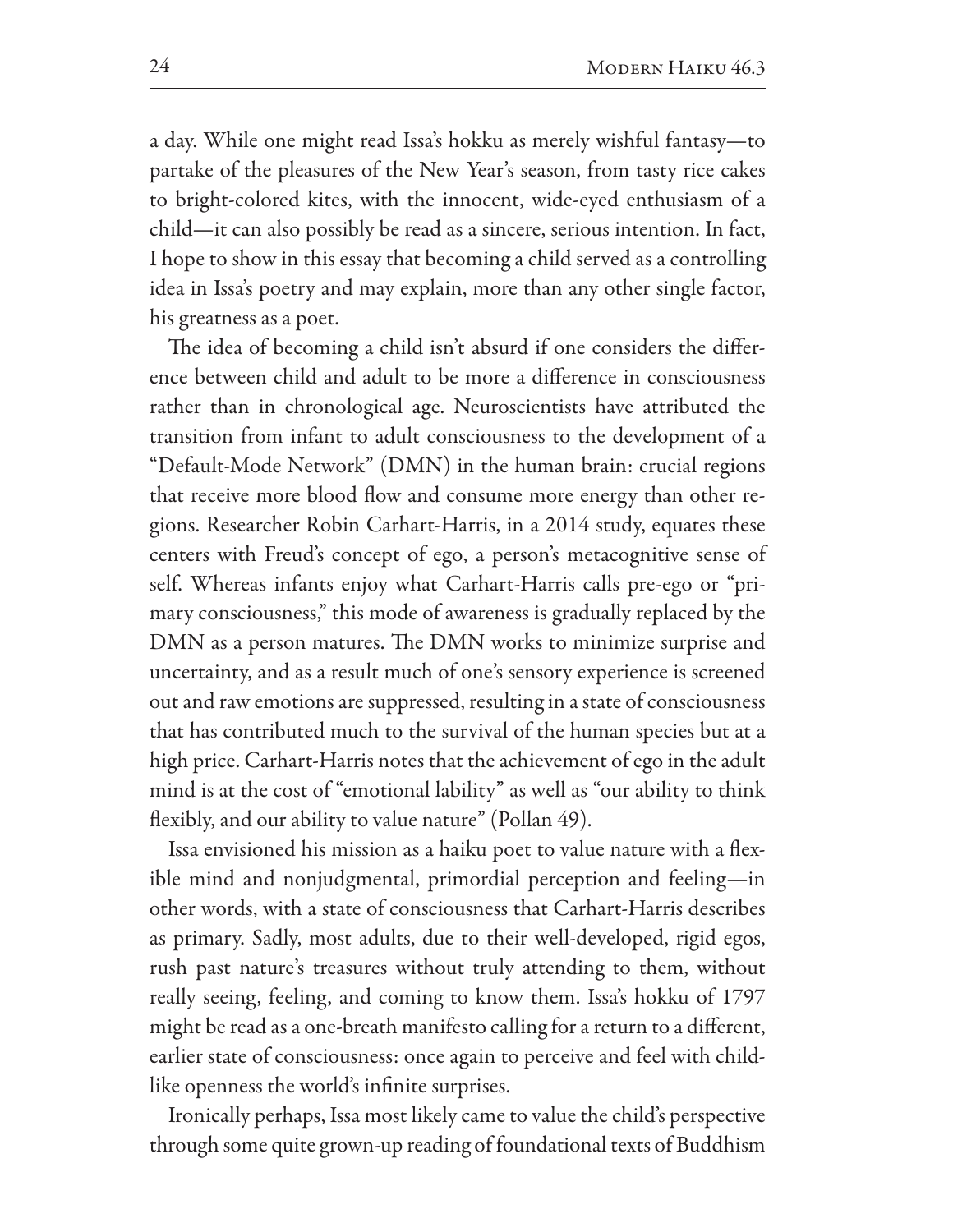and of the Taoism that infused itself into Buddhist tradition when that tradition passed through China, en route to Japan and other East Asian countries. In *Tao De Jing*, Laozi (Lao Tzu) praises unspoiled nature, such that a block of wood that no one has yet carved into a shape serves as a metaphor for the sage who remains in touch with his or her authentic way or *dao*. Laozi also praises, fittingly, the spontaneous energy of babies.

One possessing virtue may be compared to an infant.

Though weak in bones and soft in muscles, his hold is firm; Though ignorant of union, his instrument is turgid. This is supreme energy. Crying all day without turning hoarse, This is supreme harmony. (Li 121)

The baby (a male in Laozi's example) cries all day without getting hoarse because he simply follows his nature without struggling against it. His mind is not yet shackled with limitations imposed by the adult ego; neurologically, he enjoys what Carhart-Harris calls primary consciousness, and such consciousness, Laozi suggests, enables a life of more authentic virtue than that lived by so-called "educated" adults. Issa, well-read in the Chinese classics, must have been familiar with the writings of Laozi, known as Rōshi in Japan. In any case, he certainly knew and followed Jõdoshinshū Pure Land Buddhism, whose founder Shinran teaches that innocent, pure-hearted trust—a virtue associated with children—represents the pinnacle of Buddhist devotion. Issa's decision to learn (more accurately, unlearn) from children can thus be understood as a reasonable option within the spiritual tradition of Taoist-influenced Buddhism.

At a recent meeting of the Haiku Society of America, Stanford M. Forrester noted that Jack Kerouac, a pioneer of English-language haiku, understood childlike consciousness to be essential in the process of composing such poetry. In *Dharma Bums*, for example, Kerouac's first-person narrator observes, "Walking in this country you could understand the perfect gems of haikus the Oriental poets had written, never getting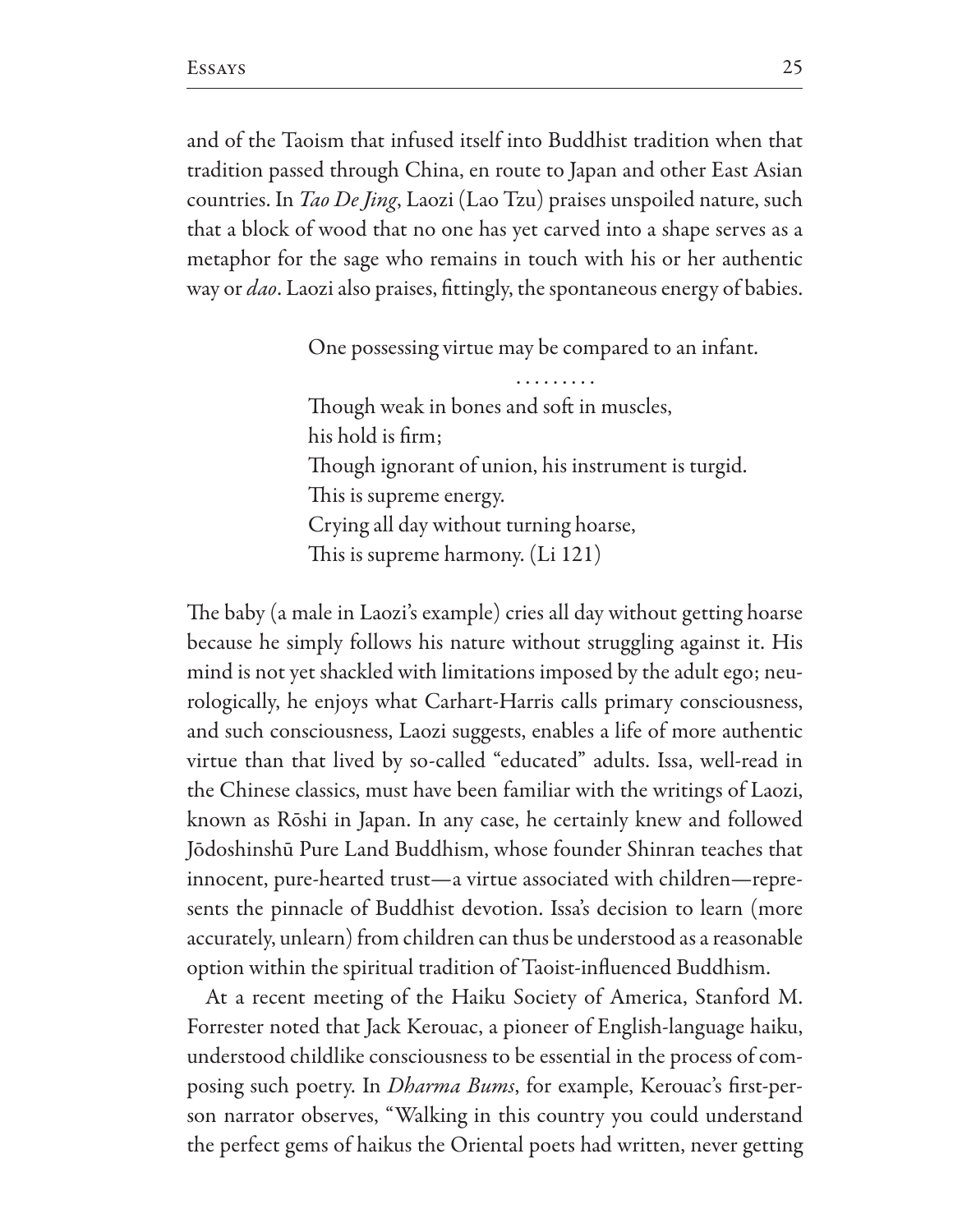drunk in the mountains or anything but just going along as fresh as children writing down what they saw without literary devices or fanciness of expression" (59). Many poets have followed Kerouac's path of "going" along as fresh as children" in their creation of haiku, stifling as much as possible grownup thoughts of literary fanciness. In fact, I would argue that the best haiku poets in our time, without exception, write in this way. A close examination of Issa's respect for and emulation of children places into sharper focus the Japanese cultural and philosophical precedents for this crucial element in contemporary haiku.

In one of his poetic diaries, *Oraga haru* (1819), Issa writes admiringly about his infant daughter, Sato.

I believe this child lives in a special state of grace, and enjoys divine protection from Buddha. For when the evening comes when once a year we hold a memorial service for the dead, and I have lit the candles on the family altar, and rung the bell for prayer, she crawls out swiftly, wherever she may be, and softly folds her tiny hands, like little bracken sprouts, and says her prayers in such a sweet, small voice-in such a lovely way! For myself, I am old enough that my hair is touched with frost, and every year adds waves of wrinkles to my brow, yet so far I have not found grace with Buddha, and waste my days and months in meaningless activity. I am ashamed to think my child, who is only two years old, is closer to the truth than I. (Yuasa 94)

Though in his translation of this passage Nobuyuki Yuasa refers generically to Buddha, Sato's prayer is "Nanmu Nanmu": a baby's simplified and somewhat slurred version of the nembutsu prayer, "Namu Amida Butsu" ("All Praise to Amida Buddha!"). Furthermore, Issa's comment that he has not yet "found grace with Buddha" refers specifically, in his original text, to the grace of Amida Buddha (Issa Zenshū 6.148). As a follower of Jōdoshinshū, the popular Pure Land Buddhist sect founded in the thirteenth century by Shinran, Issa believed it to be impossible, in this depraved age, for one to earn one's rebirth in Amida's Pure Land by meditation, asceticism, good works, or following Buddha's precepts. Such selfpowered efforts (jiriki) are doomed to fail in our corrupt time due to the tainting influence of self-interested calculations in the service of ego: the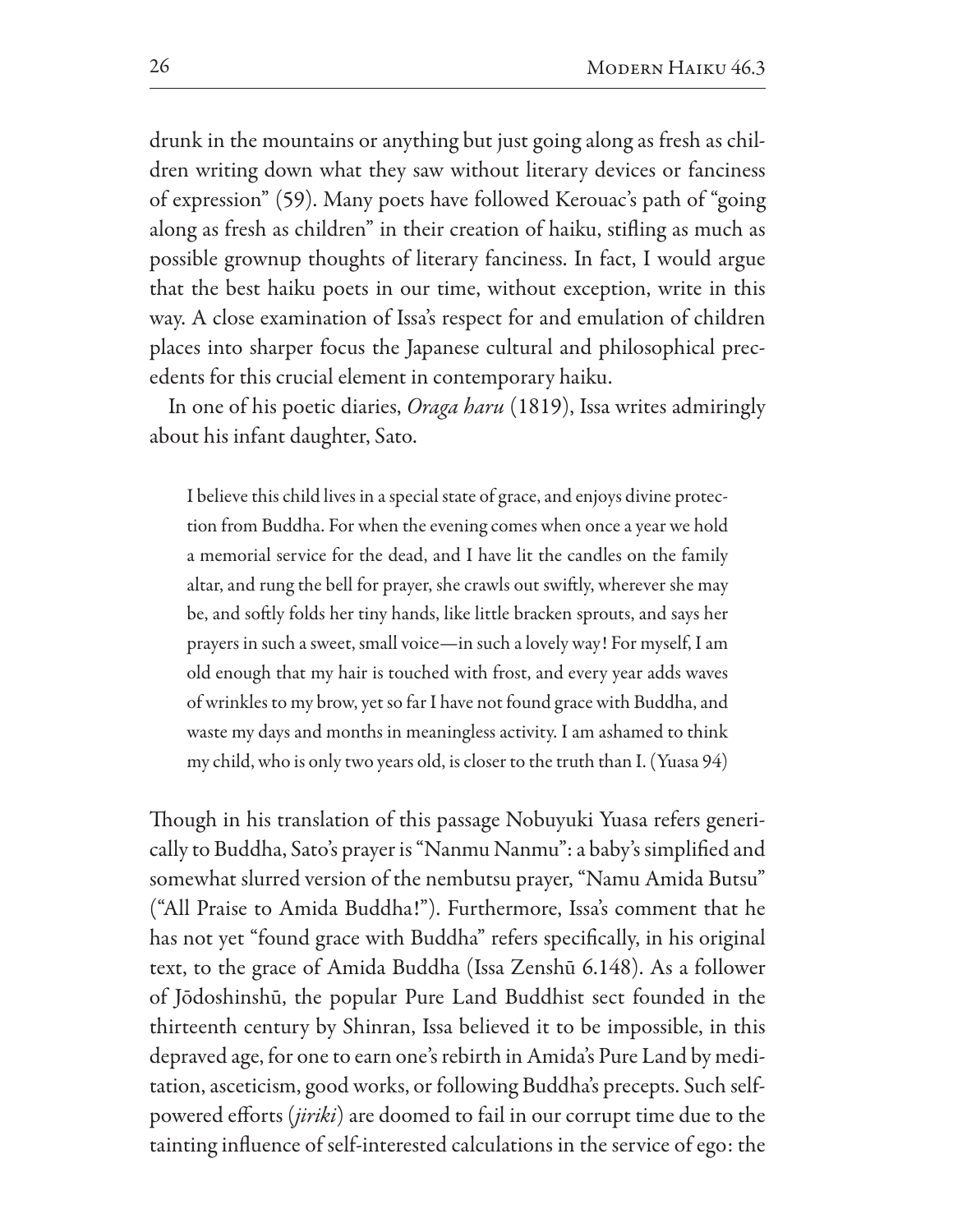Default-Mode Network described by neuroscientists. If enlightenment requires surrendering the fiction of the ego, any ego-powered method to reach it, Shinran reasoned, couldn't possibly work. For Shinran, the ideal candidate for rebirth in Amida Buddha's Pure Land and subsequent enlightenment is not a clever or educated person, but—as D. T. Suzuki has pointed out—a simple, innocently faithful believer who trusts without question the "other power" (tariki) of Amida Buddha. In Issa's religion (and/or philosophy, depending on how one conceives of Buddhism), a pure-hearted child is thus closer to enlightenment than a self-interested, obsessively calculating adult—which is why Issa idealized not just children in his haiku but "innocent" animals as well.

> 立秋もしらぬ童が仏哉 (1814; IZ 1.430) tatsu aki mo shiranu warabe ga hotoke kana

not knowing that autumn's begun, a child Buddha!

けさ秋としらぬ狗が仏哉(1820;IZ 1.430) kesa aki to shiranu enoko ga hotoke kana

not knowing that autumn's begun, puppy Buddha!

In these twin haiku Issa plays with the Japanese expression, "know-nothing Buddha" *(shiranu ga hotoke)*, which signifies, "Ignorance is bliss." In the context of Pure Land Buddhism, however, the cliché acquires an added layer of meaning. The puppy and the child are spiritually advanced not despite their ignorance of autumn's beginning but because of it. They revel innocently in the present moment without anxiety about autumn, loss, or the inevitable end of things. They are not Buddhists but Buddhas, and as such, Issa suggests, their way of being in the world is worth emulating. $3$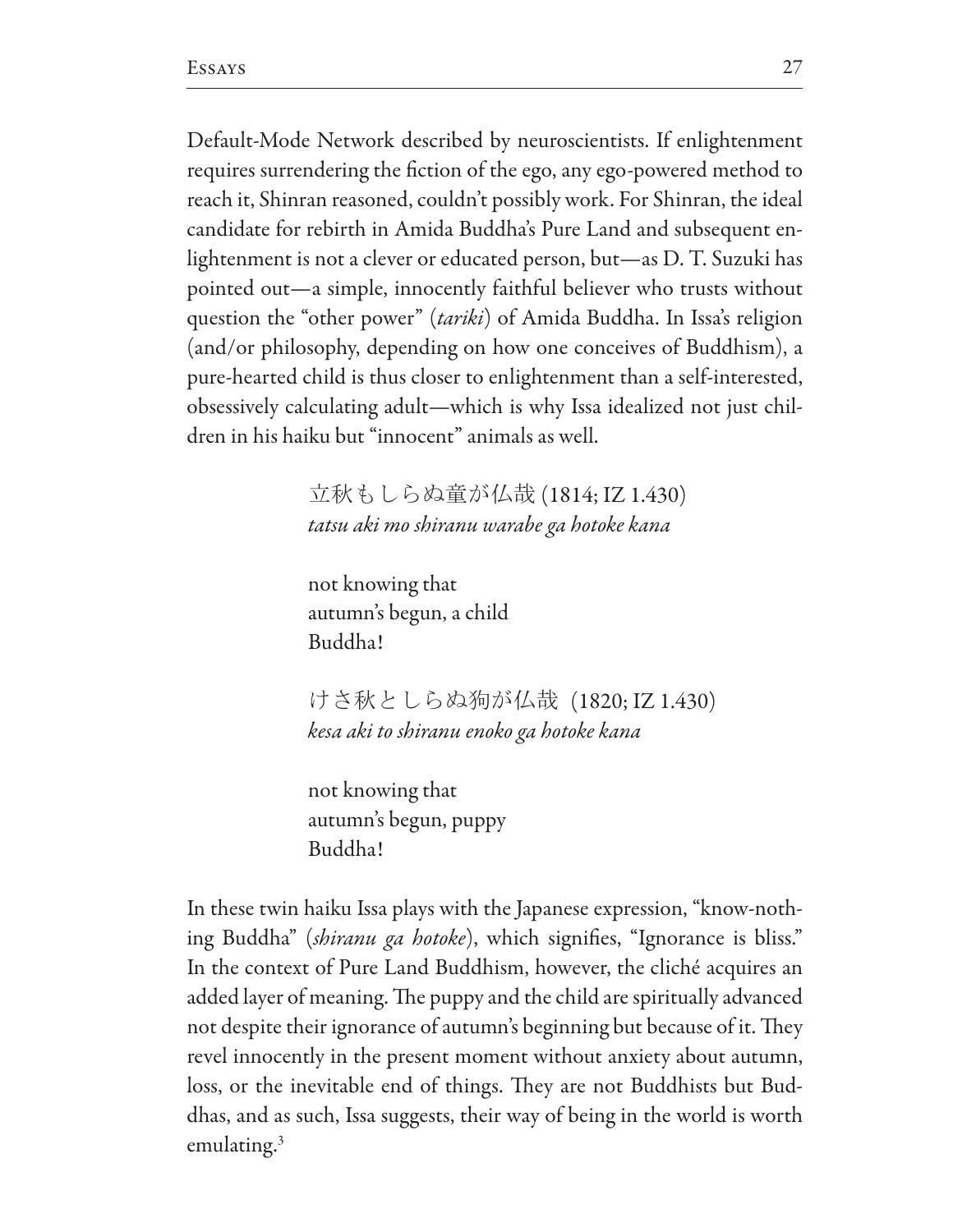Issa's own childhood, because of the death of his mother when he was just three and his father's subsequent marriage to a cold-hearted stepmother, was marked by deep sorrow. His later experiences with children of his own, the first four of whom died young, was also famously painful. Nevertheless, a majority of his haiku about children are upbeat celebrations of their innocence, spontaneity, imaginations, and energy. A representative example is perhaps his most famous portrait of childhood, and suggests how an adult poet might return to a state of primary consciousness in order to become, in his heart and imagination at least, a child again.

> 雪とけて村一ぱいの子ども哉 (1814; IZ 1.95) yuki tokete mura ippai no kodomo kana

snow melting the village brimming over... with children!

Kai Falkman cites this poem as an illustration of "the mechanism of surprise in haiku" (38). The first phrase provides an image of melting snow, and the second suggests a possible dire consequence: the village is "full" *(ippai)*. Is it perhaps flooded? The third phrase, however, ends with a twist and a surprise: the village is flooded ... with children! After setting up the reader with the image of snow melting and a village brimming over, Issa immediately delivers his punch line: "children!" (kodomo kana). The children of the village have been cooped up in their homes during the long, cold winter. Now, as snow finally liquefies under the springtime sun, they burst outside from their confinement, "flooding" the village: shouting, playing, laughing. Issa opens his senses, heart, and mind to the depths of the moment. The resulting poem is not a labored-upon product of calculation, not dressed up in what Kerouac described as "fanciness." Instead, it evokes, simply and spontaneously, a childlike state of freedom and joy.

Three years later, in 1817, Issa conjures a similar scene of youthful spontaneity and energy.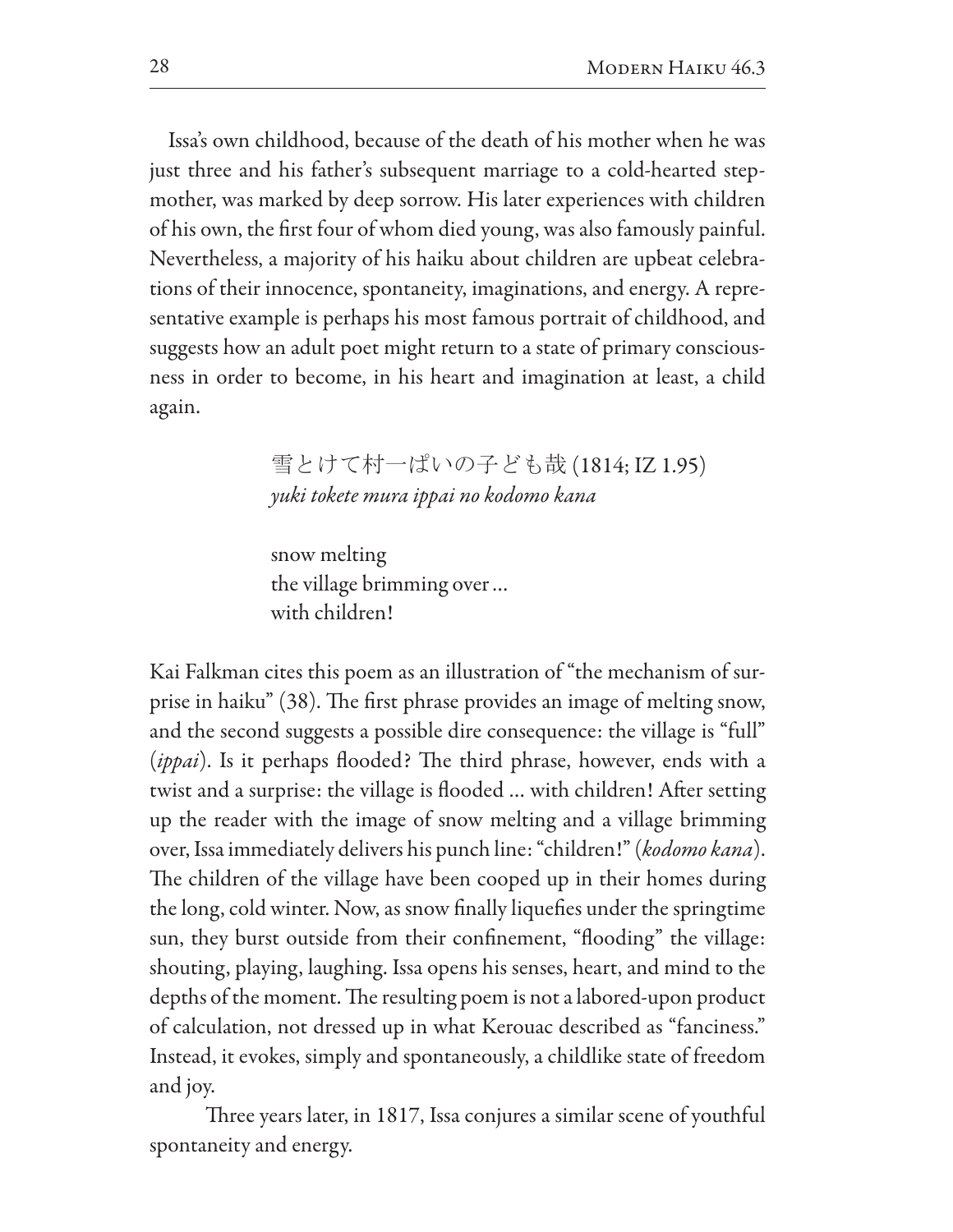## 大根で叩きあふたる子ども哉 (1817; IZ 1.726) daikon de tataki autaru kodomo kana

a battle royal with radishes... children

Little samurai wield large radishes (*daikon*) in their rollicking battle. Not pictured in the poem, but implied, are the children's parents: grownup farmers stooping in the field, pulling up radishes. The children's lively creative play contrasts with the dull drudgery of the adults. The reader needn't guess where Issa's deepest sympathies lie. Once again, his haiku style of uncontrived simplicity perfectly matches his subject matter and intimates that, in terms of consciousness, the poet is tapping into that of his inner child, and inviting his readers to do the same.

In several of his haiku portraits of children, Issa suggests that a child's perspective is instructive.

> 迷子のしっかり掴むさくら哉 (1814; IZ 1.229) mayoigo no shikkari tsukamu sakura kana

the lost child clutches them tightly... cherry blossoms<sup>4</sup>

The poem evokes deep and conflicting emotions. At first, the reader may feel pity for the lost child, but upon further reflection, pity may give way to an "Aha!" moment. The child isn't crying for his (or her) mother. Instead, he clings to a branch of cherry blossoms. Perhaps he isn't even worried about being lost; the flowers are so lovely, such a prize to hold! When one views the haiku in this light, the child's attitude reveals a lesson for Issa's adult readers. One shouldn't fret about the future but instead should pay attention to the exquisite beauty of this world, here and now: relax the Default Mode Network's grip and appreciate nature as all of us once did when we were small.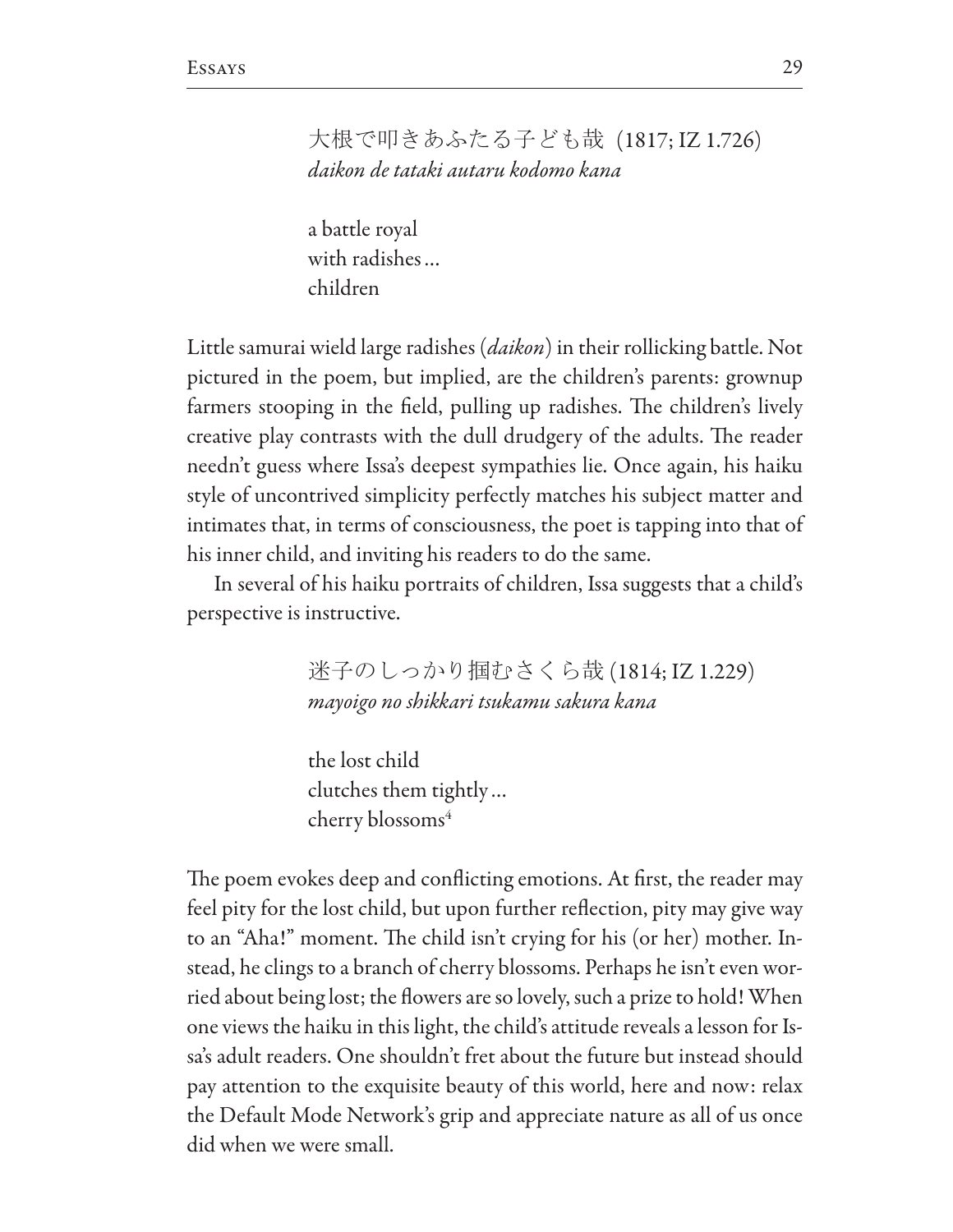Two haiku about a child tied to a tree, which in Issa's day was a form of "time out" punishment for naughtiness, similarly focus on innocent openness to nature.

> わんぱくや縛れながらよぶ蛍(1816; IZ 1.360) wanpaku ya shibarare nagara yobu hotaru

naughty child though tethered calling fireflies

わんぱくや縛れながら夕涼(1816; IZ 1.323) wanpaku ya shibare nagara yūsuzumi

naughty child though tethered enjoys evening's cool

In both poems, the child is physically tied but free in his heart and mind. Adult readers of Issa, in his time and today, were and are tied invisibly to jobs and to all the daily worry that responsibility imposes, hence unable or too busy to call out to fireflies or revel in the pleasurable feeling of cool air on a summer evening. The naughty child, therefore, has something important to teach adults.

Issa's lost and tethered children appear closer to nature than the majority of their elders, just as Issa believed his baby daughter Sato was closer than he to Amida Buddha and enlightenment. In the poet's mind, the advantage that children enjoy over most adults is their openness: to nature and to Buddha's grace. Following their example, Issa suggests, represents a huge step not only toward a deeper appreciation of nature but also toward rebirth in the Pure Land and enlightenment.

Issa's journals are filled with haiku that reiterate the theme of valuing and emulating child consciousness. For the purpose of this essay, a last example will suffice.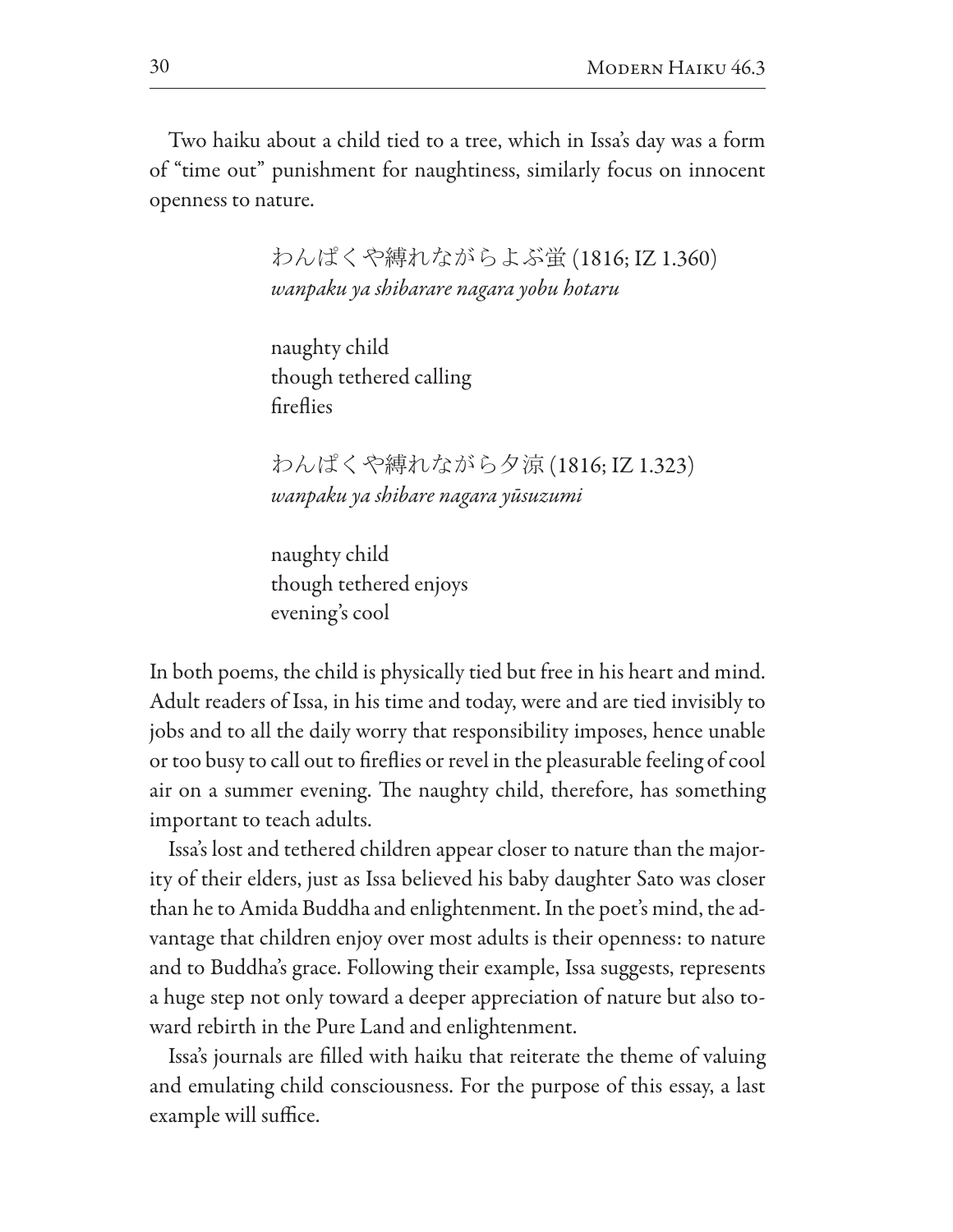しら露としらぬ子どもが仏かな (1822;IZ 1.483) shira tsuyu to shiranu kodomo ga hotoke kana

the child unaware of the silver dewdrops a Buddha

As noted earlier, "Know-Nothing Buddha" (shiranu ga hotoke) is an idiom for "Ignorance is bliss." Once again, Issa slyly transforms and subverts the cliché, suggesting that the child is indeed a Buddha, not simply metaphorically ignorant—just as an American poet today is free to use the expression, "When pigs fly," to convey the image of pigs actually flying, not merely to signify an abstract "Never." The dewdrops in the haiku carry special meaning in the context of Buddhism, for they are a conventional symbol in Japanese literature for Gautama Buddha's understanding of transience as a root cause of suffering: everything in the universe and the universe itself, like dewdrops evaporating in the morning sun, must pass away. The lucky child is indeed both ignorant and blissful, for he or she is unaware of the temporary nature of the universe, just as the child in an earlier example was unaware of autumn's start and all that the season implies. The innocence of a child (or a puppy) entails for Issa a state of consciousness conducive to enlightenment, an ancient idea traceable back to Laozi's *Dao De Jing*.

In 1797, at the beginning of his poetic career, Kobayashi Issa expressed in the starting verse of a renku the wish to become a child on New Year's Day. For the next thirty years, following a spiritually informed approach to haiku, he fulfilled his wish. Adults can become children if they try, and this, Issa shows us, is a good thing.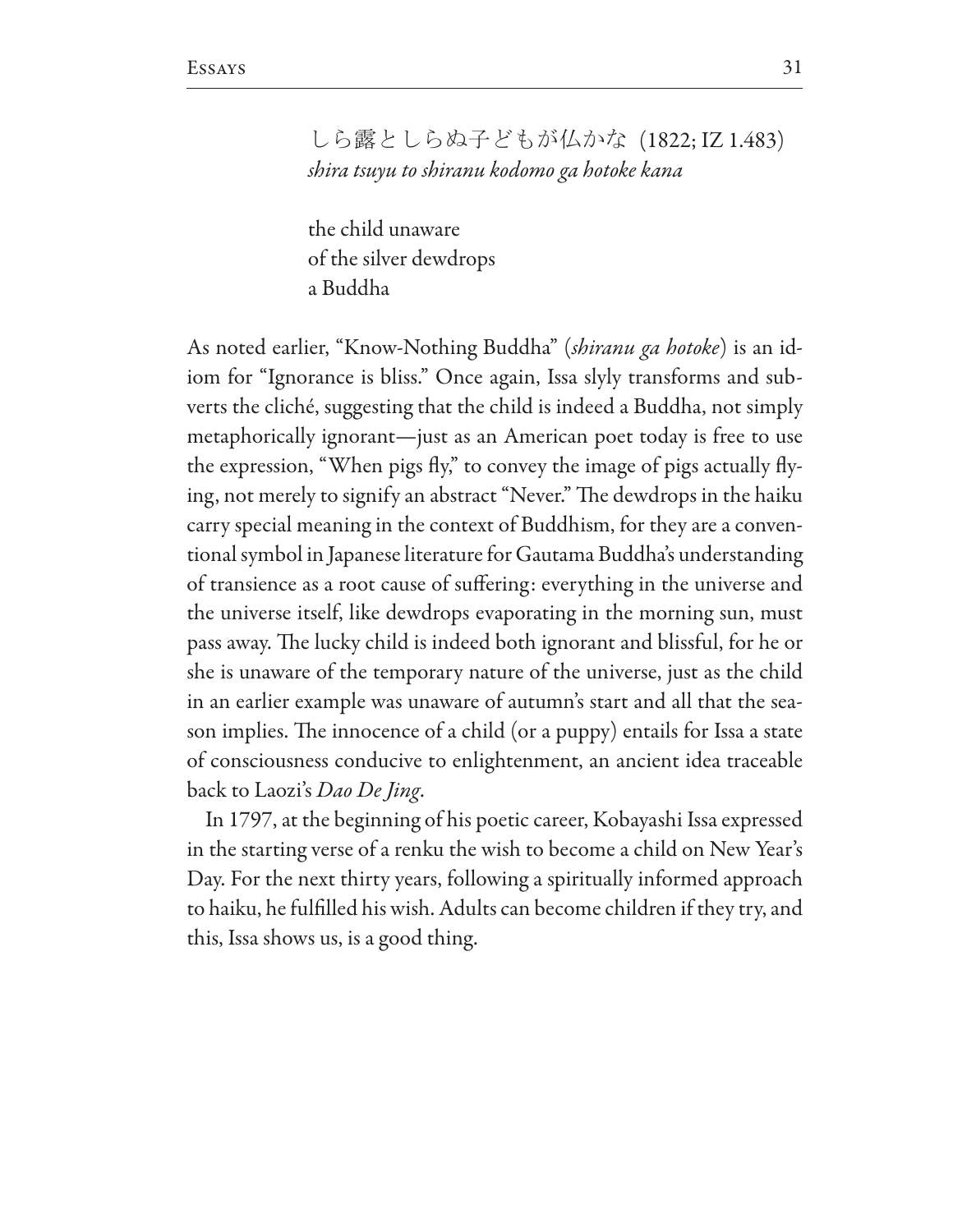#### **NOTES**

<sup>1</sup>. In an earlier essay, I related the preferable mode of consciousness for writing haiku to "right brain," holistic thinking as opposed to logical, linear "left brain" cogitation ("The Poetic 'Ah!': Haiku and the Right Brain"). The present essay continues this exploration in light of a new opposition posited by brain research: "primary consciousness" versus the "Default-Mode Network."

<sup>2</sup>. Kobayashi Issa, *Issa zenshū* (Nagano: Shinano Mainichi Shimbunsha, 1979) 5.219. All texts from Issa are from the nine-volume Issa zenshû (hereafter IZ). Here and henceforth, English translations of Japanese are my own unless otherwise designated. <sup>3</sup>. See my book, *Pure Land Haiku: The Art of Priest Issa* 113.

 $4$ . In an earlier haiku (1810), a child clutches plum blossoms tightly (IZ 1.195). By making the child lost in the haiku of 1814, Issa adds emotional power to the poem.

### **WORKS CITED**

- Carhart-Harris, Robin. "The Entropic Brain: A Theory of Conscious States Informed by Neuroimaging Research with Psychedelic Drugs." Frontiers in Human *Neuroscience.* 3 February 2014. Web.
- Falkman, Kai. *Understanding Haiku: A Pyramid of Meaning*. Winchester, VA: Red Moon Press, 2002. Print.
- Forrester, Stanford D. "The Haiku Be-Bop of Jack Kerouac and the Beats."
- Haiku Society of America Quarterly Meeting. Winter Park, Florida. 16 May 2015. Lecture.
- Kerouac, Jack. *The Dharma Bums*. New York: Penguin, 1976. Print.
- Kobayashi Issa. *Issa zenshū* (IZ). Ed. Kobayashi Keiichirō . 9 vols. Nagano: Shinano Mainichi Shimbunsha, 1976-79. Print.
- Lanoue, David G. "The Poetic 'Ah!': Haiku and the Right Brain." Dust of Summers: The Red Moon Anthology of English-Language Haiku. Ed. Jim Kacian. Winchester, VA. Red Moon Press, 2008 147-54.
- ---. Pure Land Haiku: The Art of Priest Issa. Reno, Nevada and Fukagawa-shi, Hokkaido: Buddhist Books International, 2004. Print.